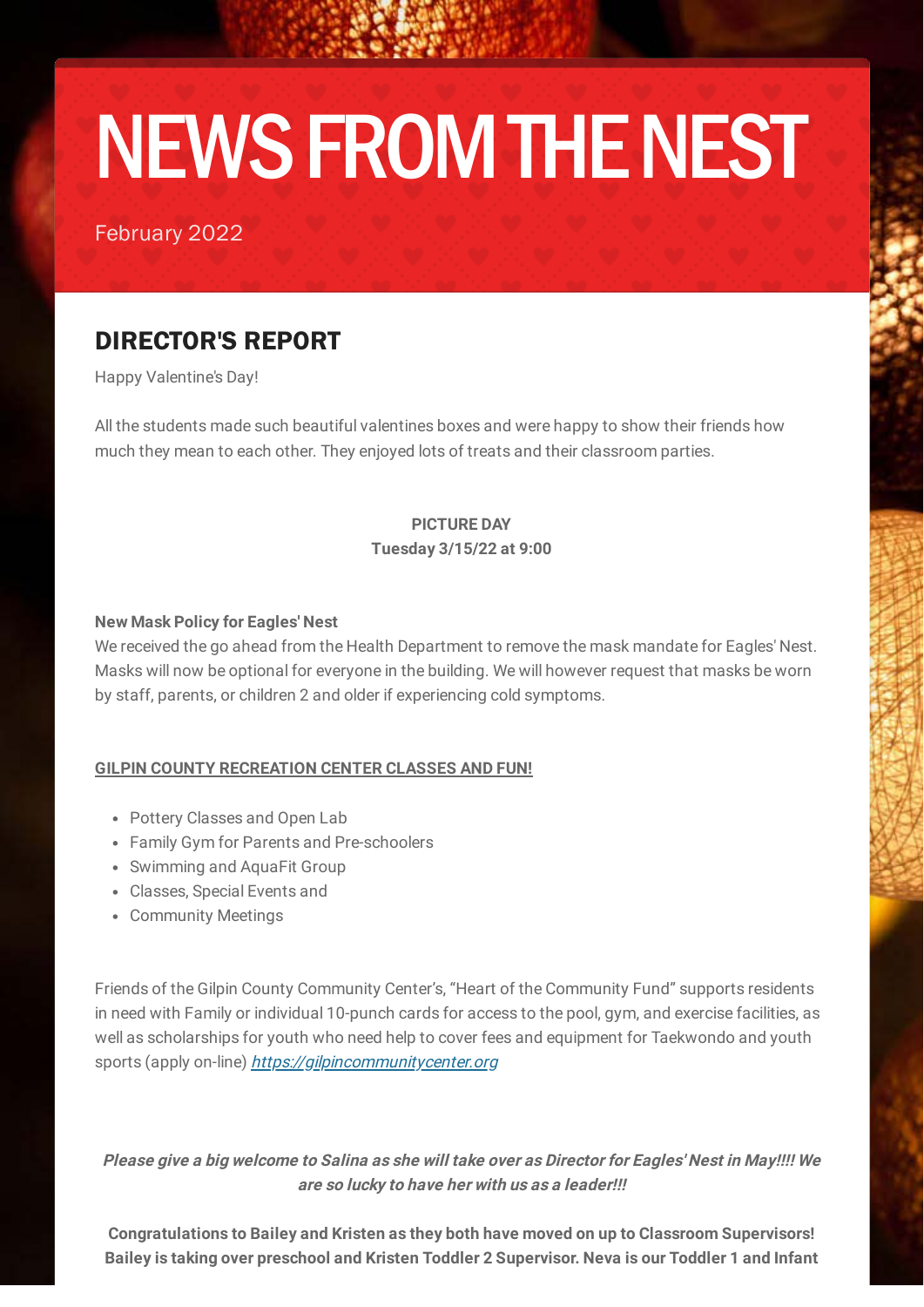#### **Nursery Supervisor!**

#### **Parent-Teacher Conferences**

Winter assessments are nished. We will now be scheduling parent-teacher conferences. Please email Salina at [salinag@eaglesnestelc.org](mailto:salinag@eaglesnestelc.org) to schedule a time and date to meet with your child's teacher.





### HAPPY 80TH BIRTHDAY MR. SAL!